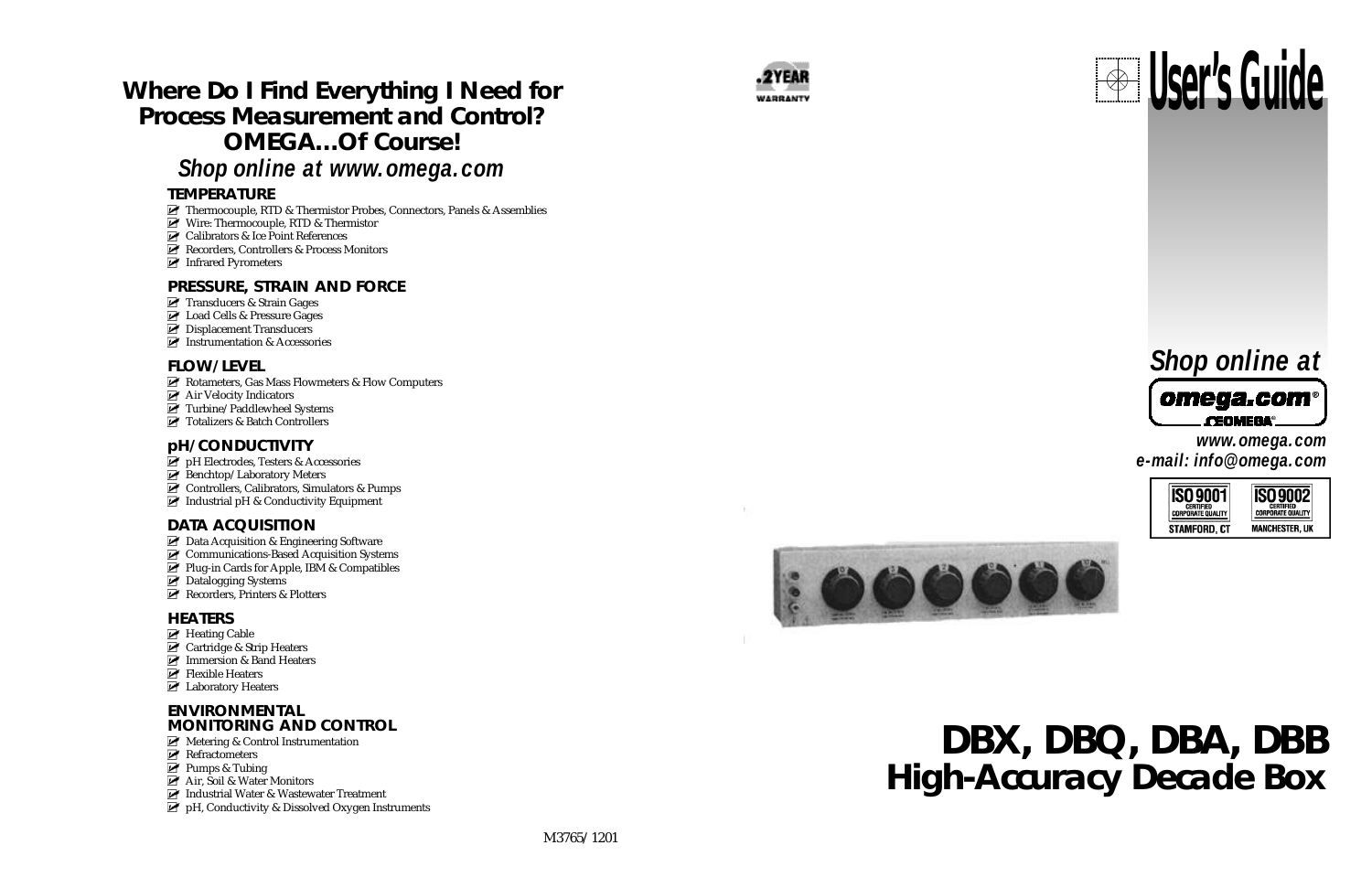### **Contents**

| Contents  |
|-----------|
|           |
|           |
| Chapter 1 |
|           |
| Chapter 2 |
|           |
| Chapter 3 |
|           |
|           |
|           |
|           |
|           |
|           |
|           |
|           |
|           |
| Chapter 4 |
|           |
|           |
|           |
|           |
|           |
|           |

## Figures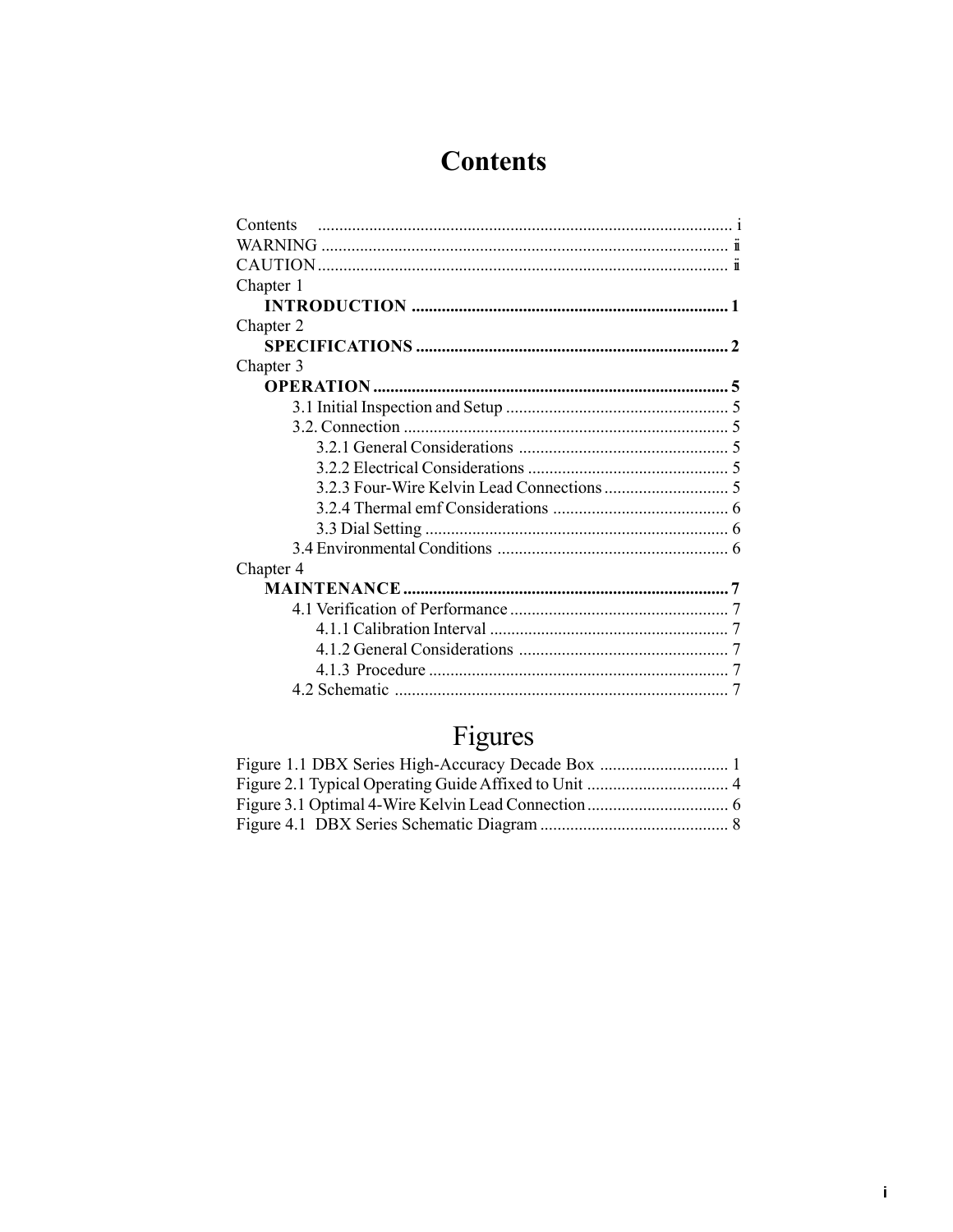

<span id="page-2-0"></span>OBSERVE ALL SAFETY RULES 'WHEN WORKING WITH HIGH VOLTAGES OR LINE VOLTAGES.

ELECTRICAL SHOCK HAZARD. DO NOT OPEN CASE. REFER SERVICING TO QUALIFIED PERSONNEL.

### **HIGH VOLTAGE MAY BE PRESENT** WITH **HIGH VOLTAGE OPTIONS.**

WHENEVER HAZARDOUS VOLTAGES (> 45 V) ARE USED, TAKE ALL MEASURES TO AVOID ACCIDENTAL CONTACT WITH ANY LIVE COMPONENTS:

> - USE MAXIMUM INSULATION AND MINIMIZE THE USE OF BARE CONDUCTORS.

> > REMOVE POWER WHEN HANDLING UNIT.

POST WARNING SIGNS AND KEEP PERSONNEL SAFELY AWAY.



DO NOT APPLY ANY VOLTAGES OR CURRENTS TO THE TERMINALS OF THIS INSTRUMENT IN EXCESS OF THE MAXIMUM LIMITS INDICATED ON THE FRONT PANEL OR THE OPERATING GUIDE LABEL.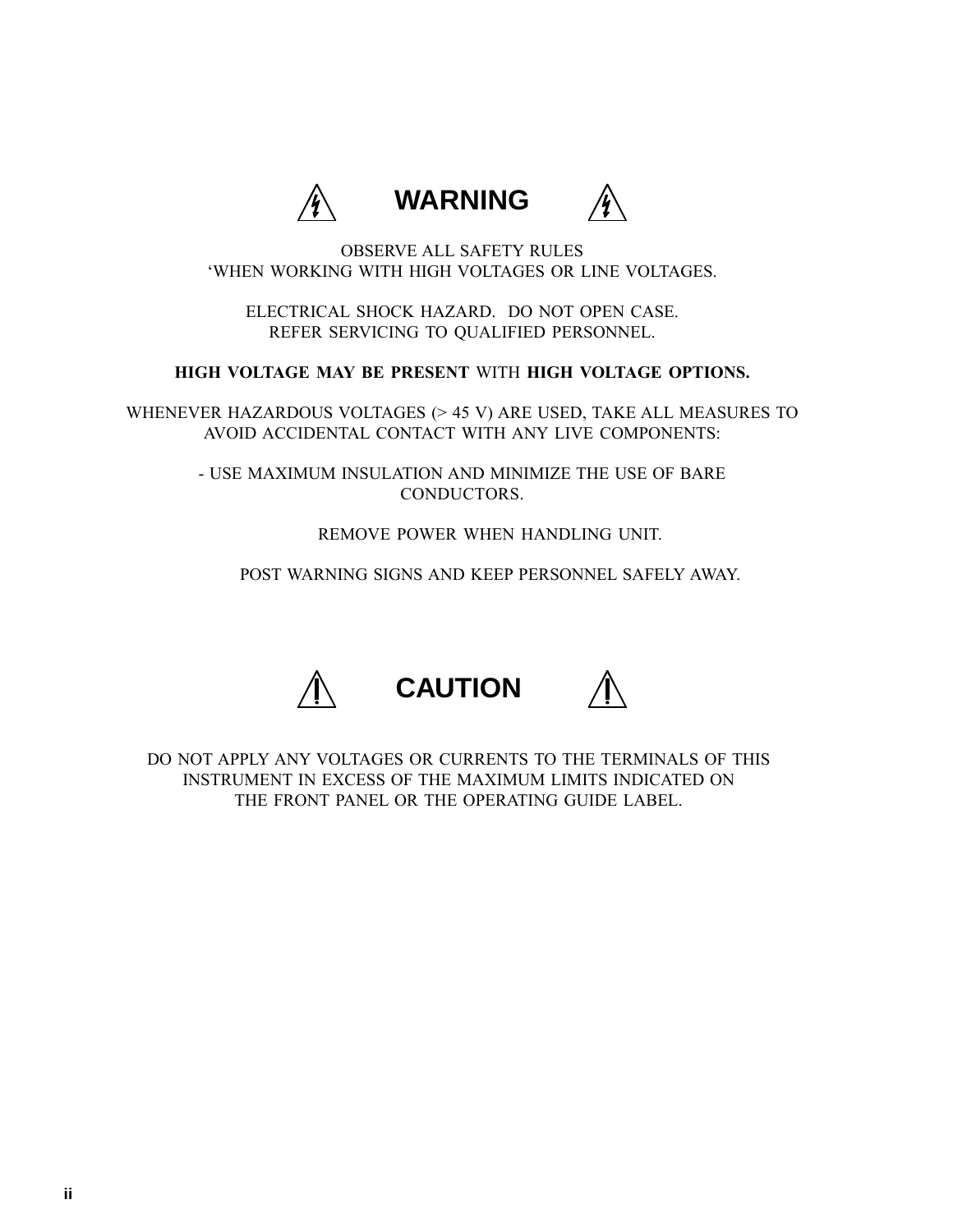# **Chapter 1 INTRODUCTION**

<span id="page-3-0"></span>The **Omega DB** series of resistance decade boxes is a family of instruments providing a very broad choice of high-performance resistance sources. Any number of decades from one to eleven is available in a choice of accuracies.

The **Omega DB decade box** is a precision resistance source with excellent characteristics of stability, temperature coefficient, power coefficient, and frequency response.

The **Omega DB** Series employs very-low-resistance switches with silver alloy contacts. A special design keeps zero resistance to less than  $1 \text{ m}\Omega$  per decade. Self cleaning keeps the silver contacts from becoming tarnished when unused, or when only low currents are passed through them. This is most often the case when only minute test currents are drawn by digital multimeters or other test instruments. Contact resistance is stable and remains low and repeatable.

High-quality gold-plated tellurium-copper binding posts serve to minimize the thermal emf effects which would artificially reflect a change in dc resistance measurements. All other conductors within the instrument, as well as the solder employed, contain no metals or junctions that could contribute to thermal emf problems.

The standard models offer a choice of one through eleven decades. The panels are clearly labeled showing the step size and maximum voltage and current limitations for each decade.

With a resolution as low as 1 m $\Omega$  and a maximum available resistance of over 111 MΩ, the **Omega DB** series may be used for exacting precision measurement applications requiring high accuracy, good stability, and low zero-resistance. They can be used as components of dc and ac bridges, for calibration, as transfer standards, and as RTD simulators.

The **Omega DB** Series may be rack-mounted to serve as components in measurement and control systems.



**Figure 1.1. DBX Series High Accuracy Decade Box**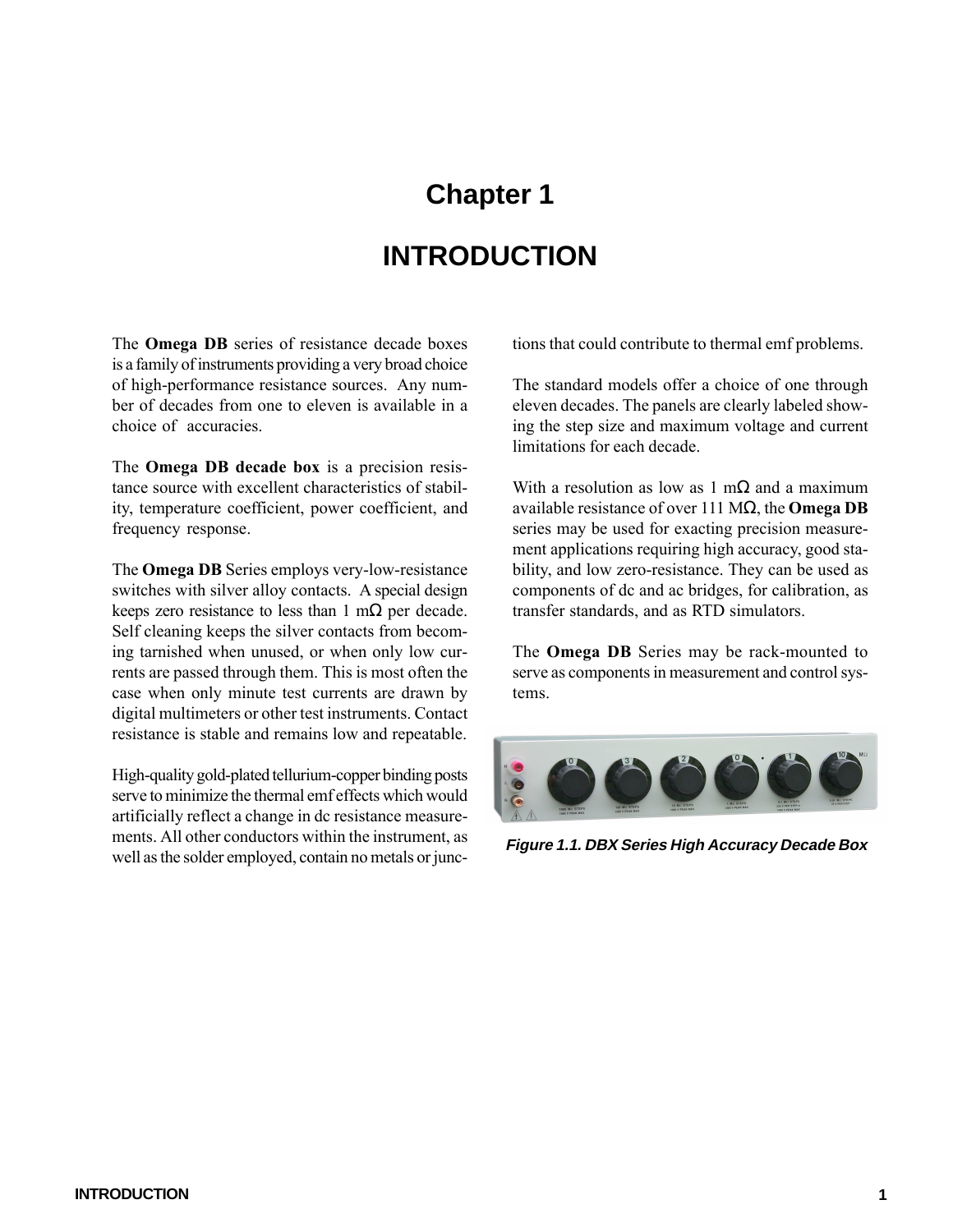### **Chapter 2**

### **SPECIFICATIONS**

For convenience to the user, the pertinent specifications are given in an **OPERATING GUIDE** affixed to the case of the instrument. Figure 2.1 shows a typical example.

#### **SPECIFICATIONS**

| Resistance<br>per<br><b>Step</b> | <b>Total</b><br><b>Decade</b><br>Resistance | <b>Stability</b><br>$(\pm$ ppm/year) | <b>Long Term</b><br><b>Stability</b><br>$(\pm$ ppm/3 years) | Temperature<br><b>Coefficient</b><br>$(\pm$ ppm/°C) | Max.<br><b>Power</b><br>(W/step) | <b>Maximum</b><br>current<br>(per decade) | <b>Maximum</b><br>voltage<br>(per step) |
|----------------------------------|---------------------------------------------|--------------------------------------|-------------------------------------------------------------|-----------------------------------------------------|----------------------------------|-------------------------------------------|-----------------------------------------|
| 1 m $\Omega$                     | 10 m $\Omega$                               | 100                                  | 700                                                         | 50                                                  | 0.025                            | 5 A                                       | 5mV                                     |
| 10 $m\Omega$                     | 100 m $\Omega$                              | 50                                   | 350                                                         | 20                                                  | 0.2                              | 4 A                                       | 40 mV                                   |
| 100 $m\Omega$                    | 1 $\Omega$                                  | 30                                   | 50                                                          | 20                                                  | 0.25                             | 1.6A                                      | 0.16V                                   |
| 1 $\Omega$                       | 10 $\Omega$                                 | 10                                   | 25                                                          | 20                                                  | 0.6                              | 0.8A                                      | 0.8V                                    |
| 10 Ω                             | 100 $\Omega$                                | 10                                   | 25                                                          | 15                                                  | 0.6                              | 0.25A                                     | 2.5V                                    |
| 100 $\Omega$                     | 1 k $\Omega$                                | 10                                   | 25                                                          | 5                                                   | 0.6                              | 80 mA                                     | 8 V                                     |
| 1 k $\Omega$                     | 10 k $\Omega$                               | 10                                   | 25                                                          | 5                                                   | 0.5                              | $23 \text{ mA}$                           | 23V                                     |
| 10 $k\Omega$                     | 100 k $\Omega$                              | 10                                   | 25                                                          | 5                                                   | 0.5                              | 7 mA                                      | 70 V                                    |
| 100 k $\Omega$                   | 1 M $\Omega$                                | 10                                   | 25                                                          | 5                                                   | $0.5*$                           | $2.3*$ mA                                 | $230V^*$                                |
| 1 M $\Omega$                     | 10 $M\Omega$                                | 10                                   | 25                                                          | 10                                                  | $0.5*$                           | $0.7*$ mA                                 | 700 V*                                  |
| 10 $M\Omega$                     | 100 M $\Omega$                              | 25                                   | 40                                                          | 10                                                  | $0.1*$                           | $0.1*$ mA                                 | 1000 V*                                 |

\*Subject to maximum of 2000 V.

**Accuracy:** After subtraction of zero resistance, at 23°C; traceable to NIST.

**DBX**:  $\pm (0.01\% + 2 \text{ m}\Omega)$ 

**DBA:** ±(0.05% + 2 mΩ)

**DBQ**: ±(0.02% + 2 mΩ)

**Zero Resistance:** <1 mΩ per decade, at dc; slightly higher for 7-10 decades.

**Maximum Voltage to Case:** 2000 V peak.

**Switch Type:** 11 positions; "0"-"10"; multiple solid silver alloy contacts.

**Switch Capacitance:** <4 pF per switch, low-loss.

**Terminals:** Low-thermal-emf beryllium-copper binding posts with standard 3/4 inch spacing, plus shield terminal; connections on the rear of the instrument are available ( **RO** option). Single decade units have solder-terminal connections.

#### **Mechanical:**

| Model      | <b>Dimensions</b>                                                                                    | Weight                        |
|------------|------------------------------------------------------------------------------------------------------|-------------------------------|
| 1 decade   | 7.7 cm W x 7.7 cm H x 8.4 cm D<br>$(3" \times 3" \times 3.3")$                                       | 0.45 kg<br>$(1.0 \text{ lb})$ |
|            | <b>2-4 decades</b> 37.5 cm W $\times$ 8.9 cm H $\times$ 10.2 cm D<br>$(14.8" \times 3.5" \times 4")$ | $1.7$ kg<br>$(3.8 \; lb)$     |
| 5 decades  |                                                                                                      | 2.0 kg $(4.3 \text{ lb})$     |
| 6 decades  | 43.9 cm W x 8.9 cm H x 10.2 cm D<br>$(17.3" \times 3.5" \times 4")$                                  | 2.2 kg<br>$(4.8 \text{ lb})$  |
| 7 decades  |                                                                                                      | 2.4 kg (5.3 lb)               |
| 8 decades  |                                                                                                      | 2.6 kg (5.7 lb)               |
| 9 decades  | 48.3 cm W x 17.8 cm H x 19.7 cm D<br>$(19.0" \times 7.0" \times 7.8")$                               | 5.1 kg<br>$(11.2 \text{ lb})$ |
| 10 decades |                                                                                                      | 5.3 kg (11.7 lb)              |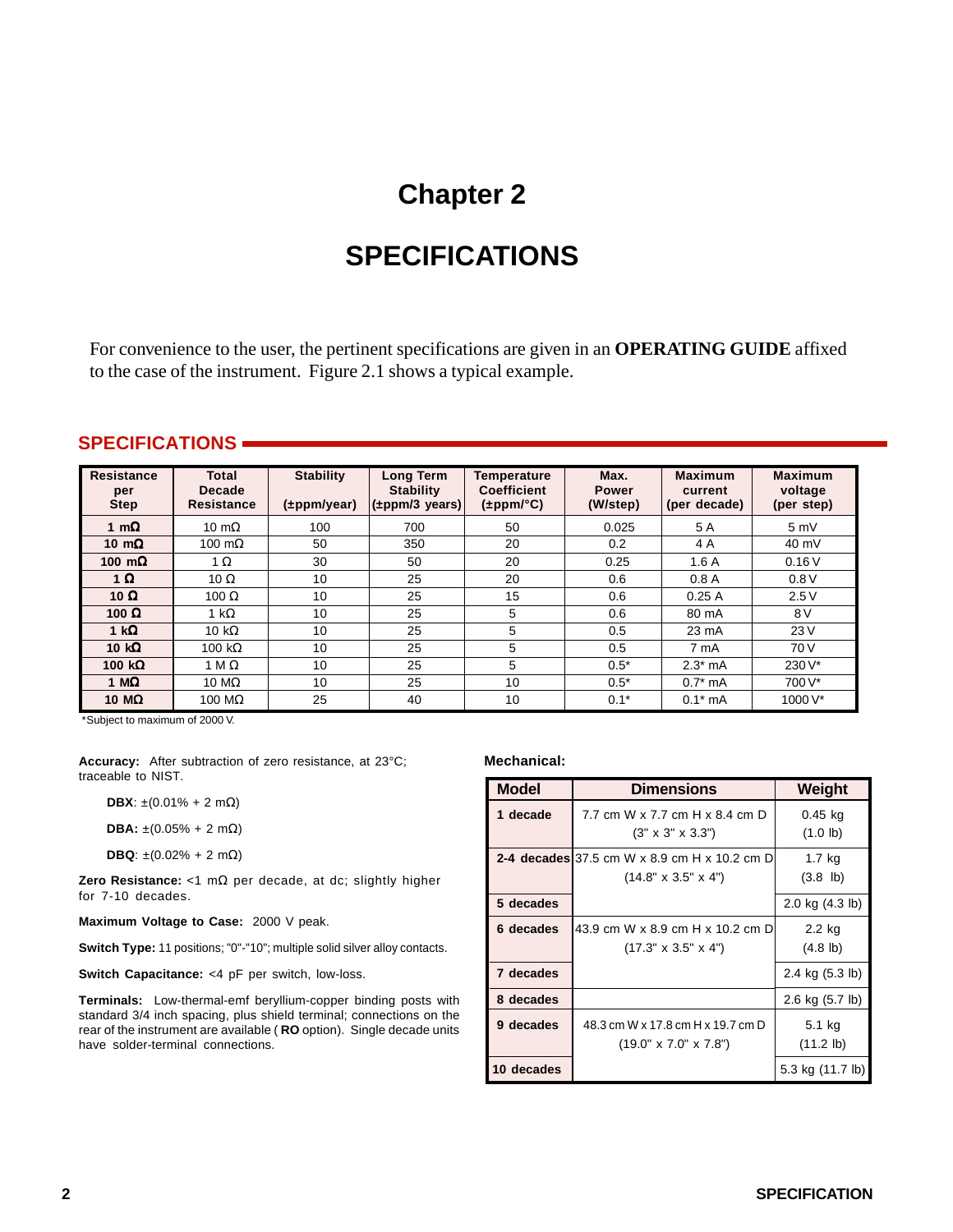#### **SINGLE DECADE UNITS**

Single-decade units are available with resistance as low as 1 m $\Omega$  per step to as high as 10 MΩ per step. These units satisfy many system applications requiring only a single decade while maintaining all the quality features of the **DB** series.

Each decade is enclosed in an aluminum case which can serve as a shield.

It may be panel mounted and integrated with additional units to form potentiometer circuits or other configurations.

Each unit consists of low-inductance resistors in series, with a high-performance solid-silver-alloy-contact switch.



Single Decade **DBX** Unit

#### **ORDERING INFORMATION**

| Model*            | <b>Total Res.</b> | No. of                  | <b>Resolution</b> |
|-------------------|-------------------|-------------------------|-------------------|
| (0.01% Accuracy)  | $(\Omega)$        | <b>Decades</b>          | $(\Omega)$        |
| DBX-1-0.001       | 0.01              | 1                       | 0.001             |
| DBX-1-0.01        | 0.1               | 1                       | 0.01              |
| <b>DBX-1-0.1</b>  | $\mathbf{1}$      | 1                       | 0.1               |
| <b>DBX-1-1</b>    | 10                | 1                       | 1                 |
| <b>DBX-1-10</b>   | 100               | 1                       | 10                |
| <b>DBX-1-100</b>  | 1 k               | 1                       | 100               |
| <b>DBX-1-1K</b>   | 10 <sub>k</sub>   | 1                       | 1 k               |
| <b>DBX-1-10K</b>  | 100k              | 1                       | 10 <sub>k</sub>   |
| <b>DBX-1-100K</b> | 1 M               | 1                       | 100 k             |
| <b>DBX-1-1M</b>   | 10 M              | 1                       | 1 M               |
| <b>DBX-1-10M</b>  | 100 M             | 1                       | 10 M              |
| DBX-2-0.001       | 0.11              | 22222222                | 0.001             |
| <b>DBX-2-0.01</b> | 1.1               |                         | 0.01              |
| <b>DBX-2-0.1</b>  | 11                |                         | 0.1               |
| <b>DBX-2-1</b>    | 110               |                         | 1                 |
| <b>DBX-2-10</b>   | 1.1 <sub>k</sub>  |                         | 10                |
| <b>DBX-2-100</b>  | 11k               |                         | 100               |
| <b>DBX-2-1K</b>   | 110 k             |                         | 1 <sub>k</sub>    |
| <b>DBX-2-10K</b>  | 1.1 M             |                         | 10 <sub>k</sub>   |
| <b>DBX-2-100K</b> | 11 M              |                         | 100k              |
| <b>DBX-2-1M</b>   | 110 M             |                         | 1 M               |
| DBX-3-0.001       | 1.11              | 3333333333              | 0.001             |
| DBX-3-0.01        | 11.1              |                         | 0.01              |
| DBX-3-0.1         | 111               |                         | 0.1               |
| <b>DBX-3-1</b>    | 1.11k             |                         | 1                 |
| <b>DBX-3-10</b>   | 11.1 k            |                         | 10                |
| <b>DBX-3-100</b>  | 111 k             |                         | 100               |
| <b>DBX-3-1K</b>   | 1.11M             |                         | 1 <sub>k</sub>    |
| <b>DBX-3-10K</b>  | 11.1 M            |                         | 10 <sub>k</sub>   |
| <b>DBX-3-100K</b> | 111 M             |                         | 100 k             |
| DBX-4-0.001       | 11.11             | 4                       | 0.001             |
| <b>DBX-4-0.01</b> | 111.1             | 4                       | 0.01              |
| <b>DBX-4-0.1</b>  | 1.111k            | 4                       | 0.1               |
| <b>DBX-4-1</b>    | 11.11 k           | $\overline{\mathbf{4}}$ | 1                 |

| Model*              | <b>Total Res.</b> | No. of         | <b>Resolution</b> |
|---------------------|-------------------|----------------|-------------------|
| $(0.01\%$ Accuracy) | $(\Omega)$        | <b>Decades</b> | $(\Omega)$        |
| <b>DBX-4-10</b>     | 111.1 k           | 4              | 10                |
| <b>DBX-4-100</b>    | 1.111 M           | 4              | 100               |
| <b>DBX-4-1K</b>     | 11.11 M           | 4              | 1 <sub>k</sub>    |
| <b>DBX-4-10K</b>    | 111.1 M           | 4              | 10 <sub>k</sub>   |
| DBX-5-0.001         | 111.11            | 5              | 0.001             |
| DBX-5-0.01          | 1.1111 k          | 5              | 0.01              |
| <b>DBX-5-0.1</b>    | 11.111 k          | 5              | 0.1               |
| <b>DBX-5-1</b>      | 111.11 k          | 5              | 1                 |
| <b>DBX-5-10</b>     | 1.1111 M          | 5              | 10                |
| <b>DBX-5-100</b>    | 11.111 M          | 5              | 100               |
| <b>DBX-5-1K</b>     | 111.11 M          | 5              | 1 <sub>k</sub>    |
| DBX-6-0.001         | 1.111 11 k        | 6              | 0.001             |
| DBX-6-0.01          | 11.1111 k         | 6              | 0.01              |
| DBX-6-0.1           | 111.111 k         | 6              | 0.1               |
| <b>DBX-6-1</b>      | 1.111 11 M        | 6              | 1                 |
| <b>DBX-6-10</b>     | 11.1111 M         | 6              | 10                |
| <b>DBX-6-100</b>    | 111.111 M         | 6              | 100               |
| DBX-7-0.001         | 11.111 11 k       | $\overline{7}$ | 0.001             |
| DBX-7-0.01          | 111.1111 k        | 7              | 0.01              |
| <b>DBX-7-0.1</b>    | 1.111 111 M       | 7              | 0.1               |
| <b>DBX-7-1</b>      | 11.111 11 M       | 7              | 1                 |
| <b>DBX-7-10</b>     | 111.1111 M        | 7              | 10                |
| DBX-8-0.001         | 111.111 11 k      | 8              | 0.001             |
| DBX-8-0.01          | 1.111 111 1 M     | 8              | 0.01              |
| <b>DBX-8-0.1</b>    | 11.111 111 M      | 8              | 0.1               |
| <b>DBX-8-1</b>      | 111.111 11 M      | 8              | 1                 |
| DBX-9-0.001         | 1.111 111 11 M    | 9              | 0.001             |
| DBX-9-0.01          | 11.111 111 1 M    | 9              | 0.01              |
| <b>DBX-9-0.1</b>    | 111.111 111 M     | 9              | 0.1               |
| DBX-10-0.001        | 11.111 111 11 M   | 10             | 0.001             |
| DBX-10-0.01         | 111.111 111 1 M   | 10             | 0.01              |
| DBX-11-0.001        | 111.111 111 11 M  | 11             | 0.001             |

\* For less exacting applications, more economical tolerances are available:

- For 0.02% accuracy substitute **DBQ** in part number in lieu of **DBX**

- For 0.05% accuracy substitute **DBA** in part number in lieu of **DBX** - For 0.1% accuracy substitute **DBB** in part number in lieu of **DBX**

**OPTIONS**

**- RM** Rack mountable case for standard 19" rack

**- K** Kelvin type 4-terminal binding posts

**- RO** Rear output binding posts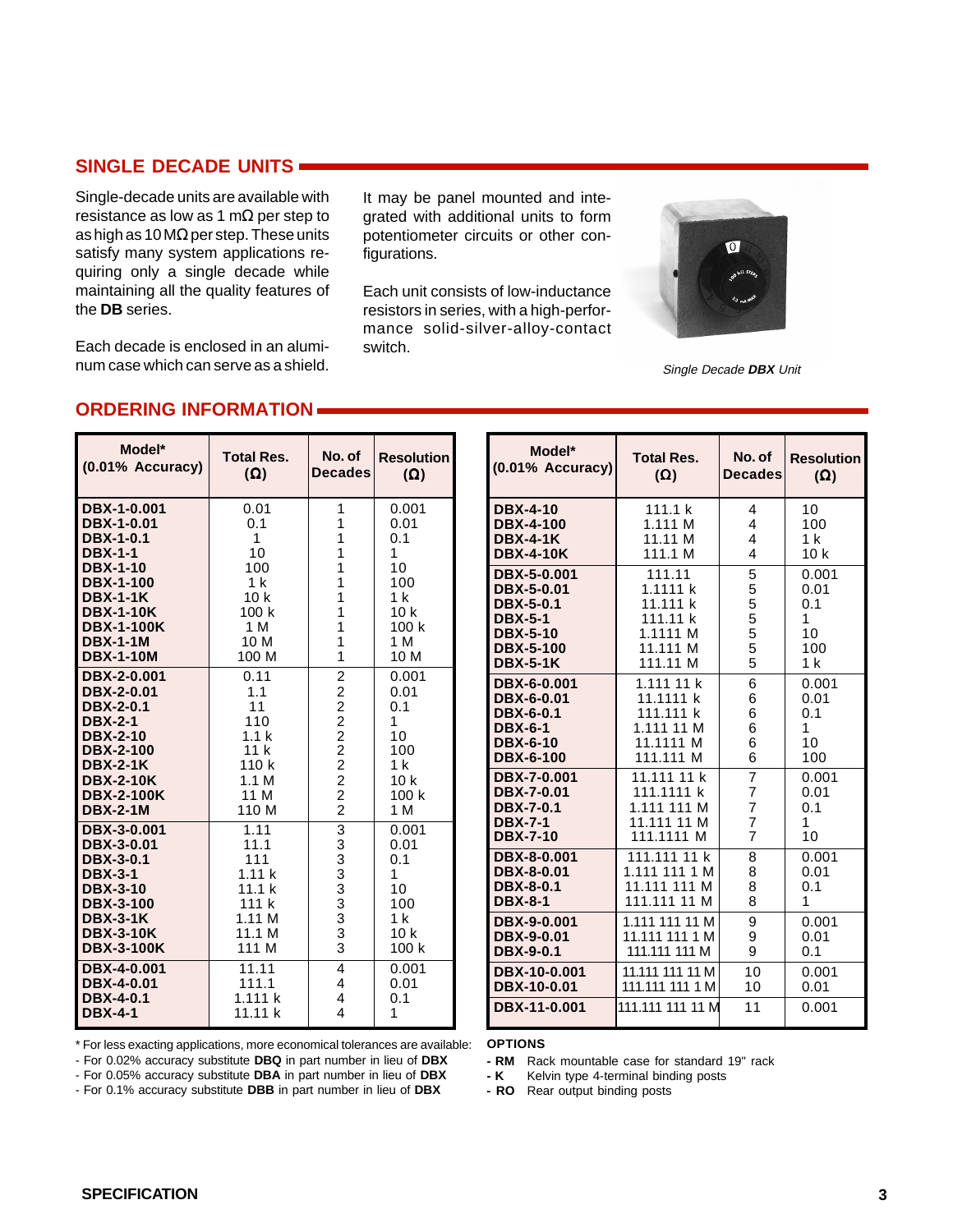|                       | <b>DBX SERIES</b><br>CONSULT INSTRUCTION MANUAL FOR PROPER INSTRUMENT OPERATION                                                                                                                                                                                                                                                                                                                                                                                                                                                 | <b>HIGH ACCURACY DECADE BOX</b>                     |                                                                                                                                                                                                 |
|-----------------------|---------------------------------------------------------------------------------------------------------------------------------------------------------------------------------------------------------------------------------------------------------------------------------------------------------------------------------------------------------------------------------------------------------------------------------------------------------------------------------------------------------------------------------|-----------------------------------------------------|-------------------------------------------------------------------------------------------------------------------------------------------------------------------------------------------------|
| <b>Resistor Type:</b> | Resistance wire for 0.1 $\Omega$ steps and under;<br>wirewound, noninductive for 1 $\Omega$ through 1 M $\Omega$ steps;<br>resistance film for 10 $M\Omega$ steps.                                                                                                                                                                                                                                                                                                                                                              | <b>Temperature Coefficient:</b>                     | $\leq$ ±50 ppm/°C for 1 m $\Omega$ steps;<br>$\lt$ ±20 ppm/°C for 10 mΩ through 1 Ω steps;<br><±15 ppm/°C for 10 Ω steps;                                                                       |
| Accuracy:             | $\pm (0.01\% + 2 \text{ m}\Omega)$ after subtraction of zero resistance,<br>at 23°C; traceable to NIST.                                                                                                                                                                                                                                                                                                                                                                                                                         |                                                     | $\leq$ ±5 ppm/°C for 100 Ω through 100 kΩ steps;<br>$\leq$ ±10 ppm/°C for 1 MΩ and 10 MΩ steps.                                                                                                 |
| Zero Resistance:      | $\leq$ 1 m $\Omega$ per decade, typical at dc.                                                                                                                                                                                                                                                                                                                                                                                                                                                                                  | Switch Type:                                        | Multiple solid silver alloy contacts.                                                                                                                                                           |
|                       | <b>Power per Step:</b> 25 mW for 1 m $\Omega$ steps;<br>0.2 W for 10 m $\Omega$ steps;<br>0.25 W for 100 m $\Omega$ steps;<br>0.6 W for 1 $\Omega$ through 100 $\Omega$ steps;<br>0.5 W for 1 k $\Omega$ through 1 M $\Omega$ steps;                                                                                                                                                                                                                                                                                            | <b>Switch Capacitance:</b><br>Operation:            | Less than 4 pF per switch, low loss.<br>If switches have not been operated for an<br>extended period, they should be rotated a<br>few times to restore contact resistance to<br>specifications. |
|                       | 0.1 W for 10 $M\Omega$ steps;<br>subject to a maximum of 2000 V.                                                                                                                                                                                                                                                                                                                                                                                                                                                                | <b>MODEL: DBX-7-0.1</b>                             | SN: C1-02191540                                                                                                                                                                                 |
| <b>Omega</b>          | Observe all safety rules when working with high voltages or line voltages. Connect the (G) terminal to earth ground in order to maintain the case at<br>a safe voltage. Whenever hazardous voltages (>45 V) are used, take all measures to avoid accidental contact with any live components: a) Use maximum<br>insulation and minimize the use of bare conductors. b) Remove power when adjusting switches. c) Post warning signs and keep personnel safely away.<br>One Omega Drive, Stamford, CT 06907-0047<br>www.omega.com | <b>WARNING</b><br>• info@omega.com                  | • Tel: 203 359-1660 • Fax: 203 359-7700                                                                                                                                                         |
|                       |                                                                                                                                                                                                                                                                                                                                                                                                                                                                                                                                 | Figure 2.1. Typical Operating Guide Affixed to Unit |                                                                                                                                                                                                 |

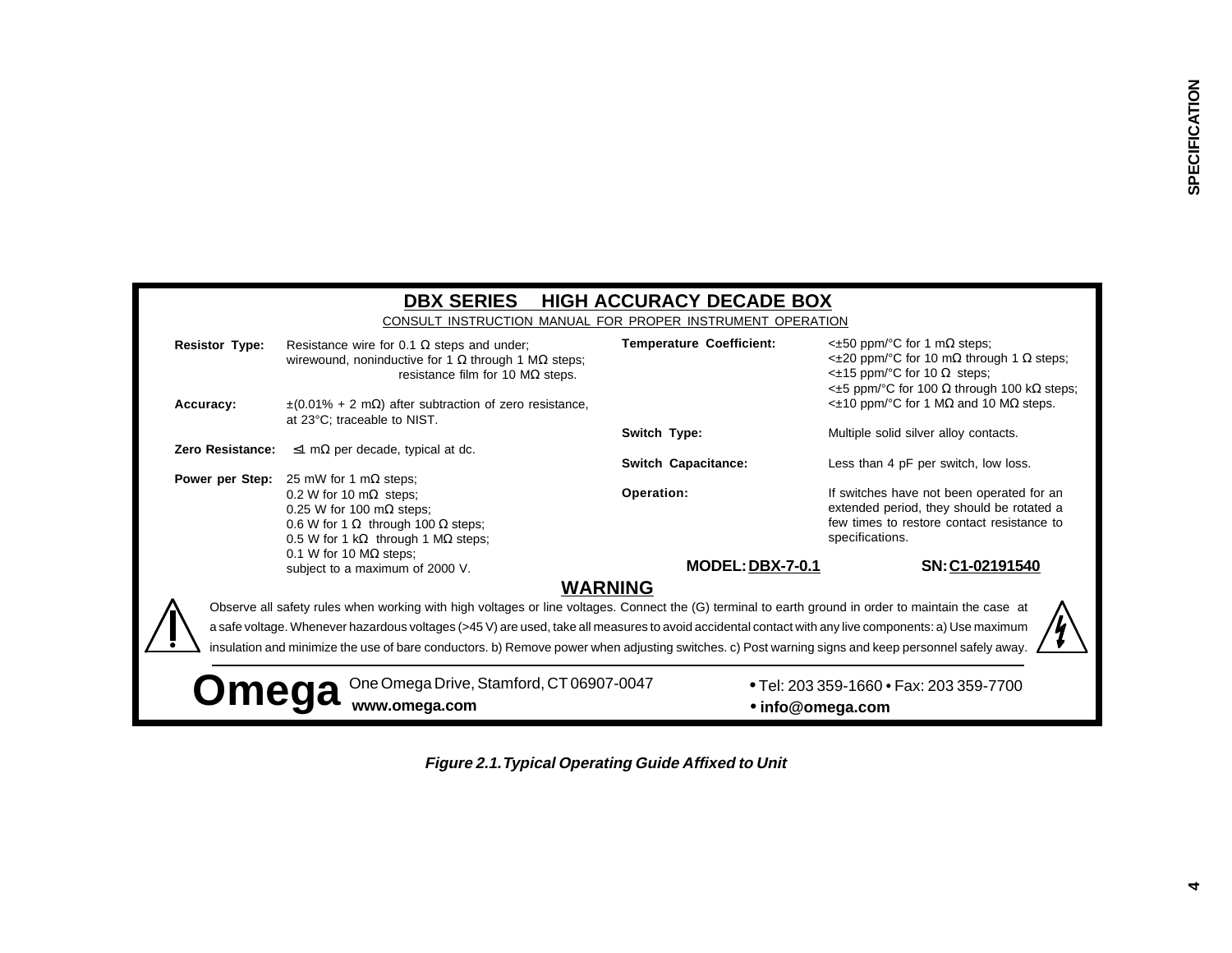### **Chapter 3**

### **OPERATION**

### **3.1 Initial Inspection and Setup**

This instrument was carefully inspected before shipment. It should be in proper electrical and mechanical order upon receipt.

An **OPERATING GUIDE** is attached to the case of the instrument to provide ready reference to specifications.

### **3.2 Connection**

### **3.2.1 General Considerations**

The **DBX** Series Decade unit provides three terminals labeled **H** (high), **L** (low), and **G** (ground). The **H** and **L** terminals are connected to the ends of the resistance being set; the **G** terminal is connected to the case. The **G** terminal may be used as a guard or shield terminal. It may also be connected (using a shorting link) to either terminal to allow two-terminal as opposed to three-terminal measurements.

In order to make the most stable measurements, determine which is the more sensitive of the two user leads, i.e. the one going into a higher impedance. This lead should be connected to the more protected one of the two **DBX** terminals. That would either be the **DBX** terminal that is shorted to the case, or the **LOW DBX** terminal whenever neither is connected to the case.

### **3.2.2 Electrical Considerations**

In order to make proper use of the full performance capabilities of the **DBX** unit, especially if low resistance or low-resistance increments are important, care must be taken in connecting to the terminals of the decade box.

In particular, in order to keep contact resistance to a minimum, the most substantial and secure connection to the binding posts should be made. They accept banana plugs, telephone tips, spade lugs, alligator clips, and bare wire. The largest or heaviest mating connection should be made, and, where applicable, the binding posts should be securely tightened.

These considerations may be relaxed whenever single milliohms are considered significant for the task being performed.

### **3.2.3 Four-Wire Kelvin Lead Connections**

Whenever possible, 4-wire Kelvin leads, the ideal connection, should be employed. Such a connection minimizes the effects of contact resistance and approaches ideal performance.

If the four terminals are available as clamps similar to alligator clips, they may be connected to the necks of the binding posts. If the four terminals are available separately, the optimal connection is shown in Figure 3.1, where the current leads are introduced into the top of the binding posts, and the voltage leads at the necks.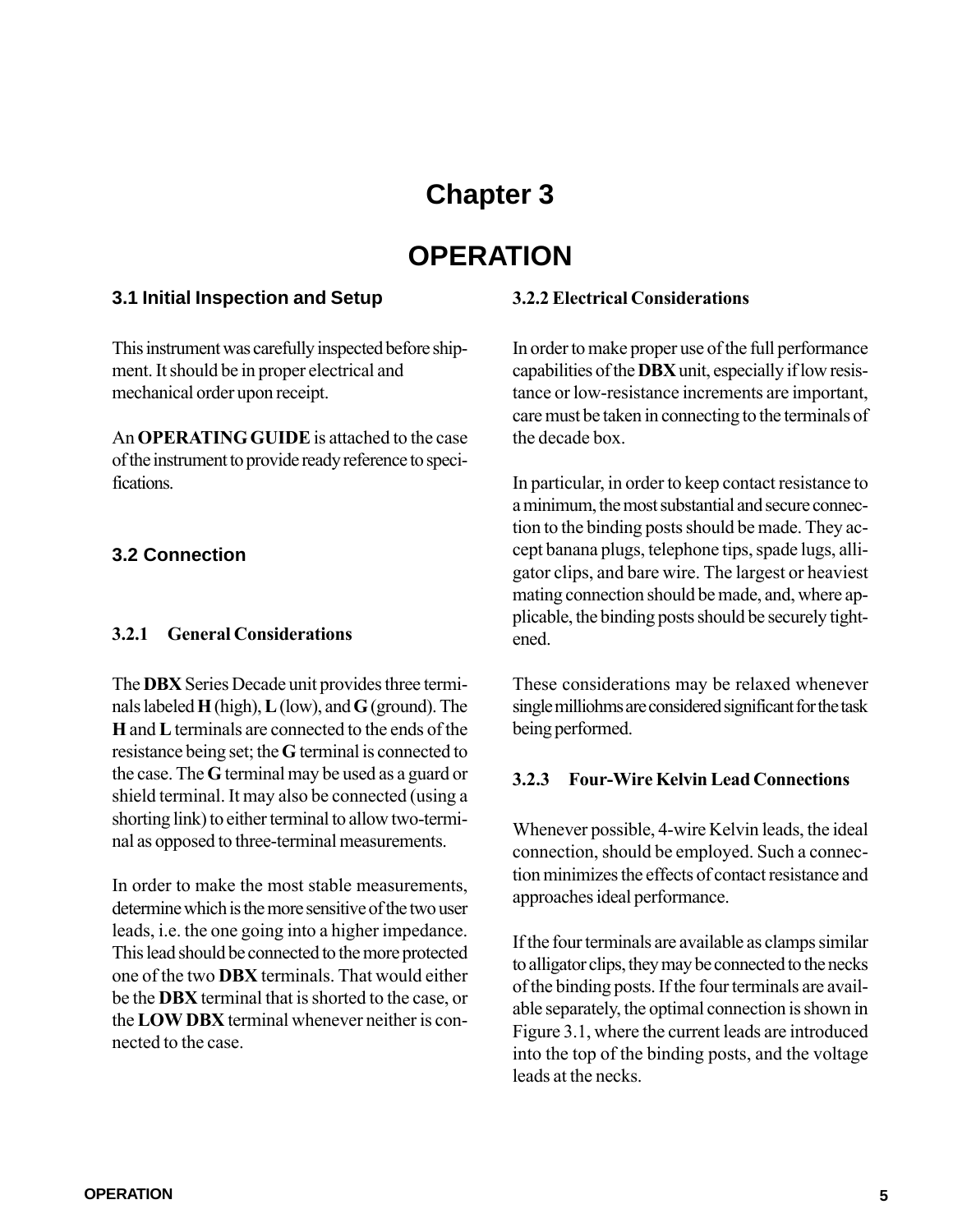

**Figure 3.1 Optimal 4-Wire Kelvin Lead Connection**

### **3.2.4 Thermal emf Considerations**

The highest-quality low-ernf components are used in the **DBX** Series. There nevertheless may be some minute thermal emf generated at the test leads where they contact the gold banana jacks.

This emf will not reflect itself if an ac measurement instrument is employed. It will also be eliminated if a meter with so called "True Ohm" capability is used. Otherwise it may represent itself as a false component of the dc resistance measurement.

### **3.3 Dial Setting**

Whenever the dials are used in positions 0-9, the resulting resistance is simply read directly. Both the decimal point and the steps are clearly marked on the panel.

For additional flexibility and range, each decade provides a "10" position setting. This "10" position on any one decade equals the "1" position on the next higher decade. It adds about 11% to the nominal total decade resistance.

To determine the resistance obtained when one or more "10" settings are used, simply add "1" to the next higher decade. For example, a setting of 3-6-10-0-10  $\Omega$  becomes:

| TOT      |  | 3 7 0 1 0 |            |                |  |  |
|----------|--|-----------|------------|----------------|--|--|
| 10       |  |           | $1\quad 0$ |                |  |  |
| $\Omega$ |  |           | 0          | $\overline{0}$ |  |  |
| 10       |  | 1 0 0 0   |            |                |  |  |
| 6        |  | 6 0 0 0   |            |                |  |  |
| 3        |  | 3 0 0 0 0 |            |                |  |  |

and a setting of 10-10-10-10-10.10  $\Omega$ becomes:

| TOT |   |     |  | 1 1 1 1 1 1 1 0                             |
|-----|---|-----|--|---------------------------------------------|
|     |   |     |  |                                             |
| .10 |   |     |  | 1.0                                         |
| 10  |   |     |  | $1 \ 0.0$                                   |
| 10  |   |     |  | $1 \t0 \t0.0$                               |
| 10  |   | 1.  |  | $0 \t0 \t0.0$                               |
| 10  | 1 | - 0 |  | $\begin{matrix} 0 & 0 & 0 & 0 \end{matrix}$ |
| 10  |   |     |  | 1 0 0 0 0 0.0                               |
|     |   |     |  |                                             |

### **3.4 Environmental Conditions**

For optimal accuracy, the decade box should be used in an environment of  $23^{\circ}$ C. It should be allowed to stabilize at that temperature after any significant temperature variation.

Humidity should be maintained at laboratory conditions. This is especially important if high resistances are involved.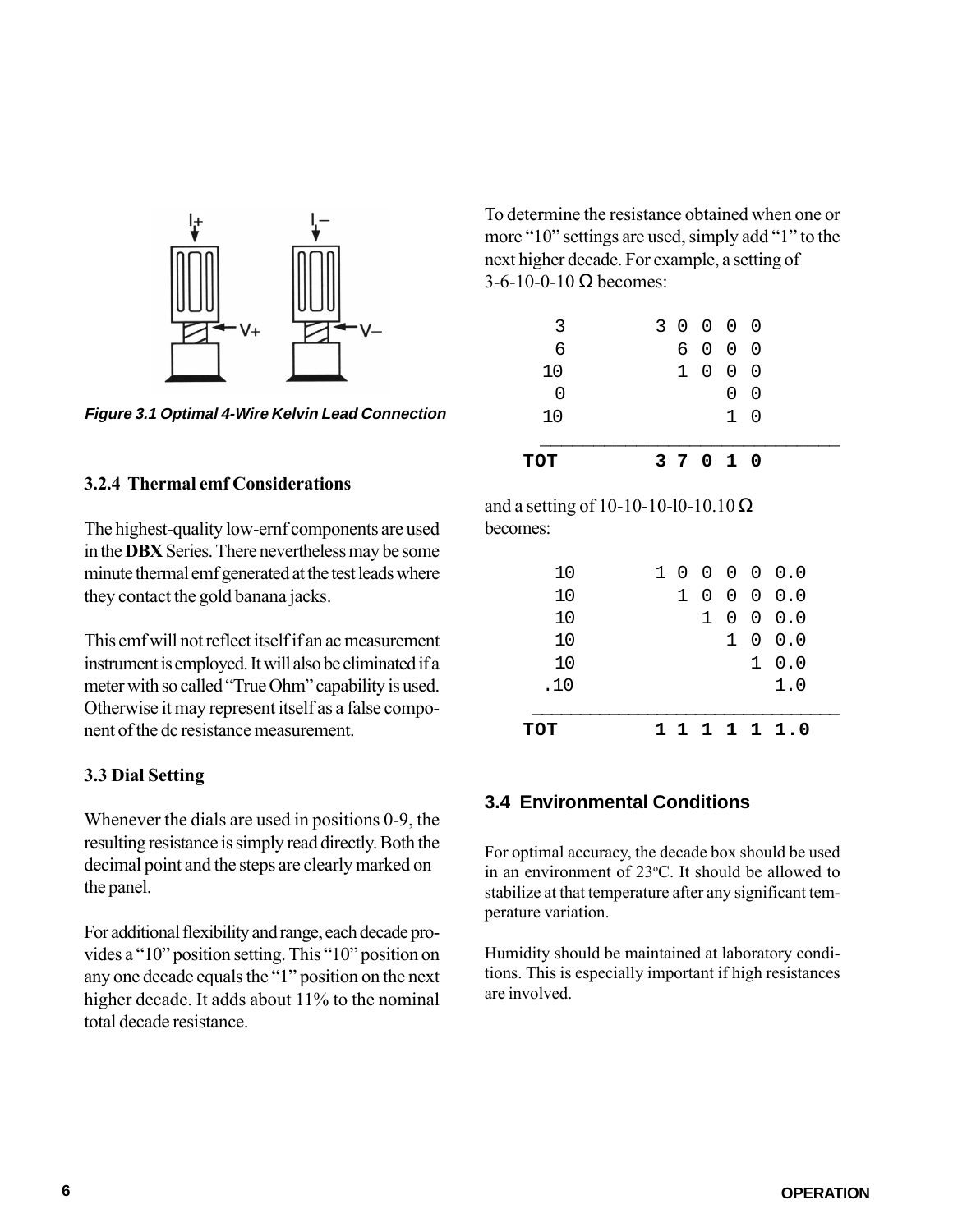### **Chapter 4**

### **MAINTENANCE**

### <span id="page-9-0"></span>**4.1 Verification of Performance**

### **4.1.1 Calibration Interval**

The **DB** Series instruments should be verified for performance at a calibration interval of twelve (12) months. This procedure may be carried out by the user if a calibration capability is available, by Omega, or by a certified calibration laboratory.

If the user should choose to perform this procedure, then the considerations below should be observed.

### **4.1.2 General Considerations**

It is important, whenever testing the **DBX** Series Decade Units, to be very aware of the capabilities and limitations of the test instruments used. A resistance bridge may be employed, and there are direct-reading resistance meters or digital multimeters available that can verify the accuracy of these units, especially when used in conjunction with standards that can serve to confirm or improve the accuracy of the testing instrument

Such test instruments must be significantly more accurate than  $\pm (100$ ppm+2 mΩ) for all applicable ranges, allowing for a band of uncertainty of the instrument itself. A number of commercial bridges and meters exist that can perform this task; consult Omega.

It is important to allow both the testing instrument and the **DBX** Substituter to stabilize for a number of hours at the nominal operating temperature of  $23^{\circ}$ C, and at nominal laboratory conditions of humidity. There should be no temperature gradients across the unit under test.

Substantial Kelvin type 4-wire test terminals should be used to obtain accurate low-resistance readings. It is convenient, once the zero resistance has been determined, to subtract it from the remaining measurements. This can be automatically done in many instruments which have an offset subtraction capability.

### **4.1.3 Procedure**

- 1. Confirm the zero resistance of the unit.
- 2. Determine the allowable upper and lower limits for each resistance setting of each decade following the specified accuracy. For the **DBX** series, these limits for any resistance "R" are  $[R \pm (0.0001 R + 2 m\Omega)]$ . For the A, B, or Q series, see specifications.
- 3. Confirm that the resistances fall within these limits after subtraction of the zero resistance.
- 4. If any resistances fall outside these limits, the associated switch assembly may require replacement.

### **4.2 Schematic**

Refer to Figure 4.1 for a schematic of the **DB** decade unit.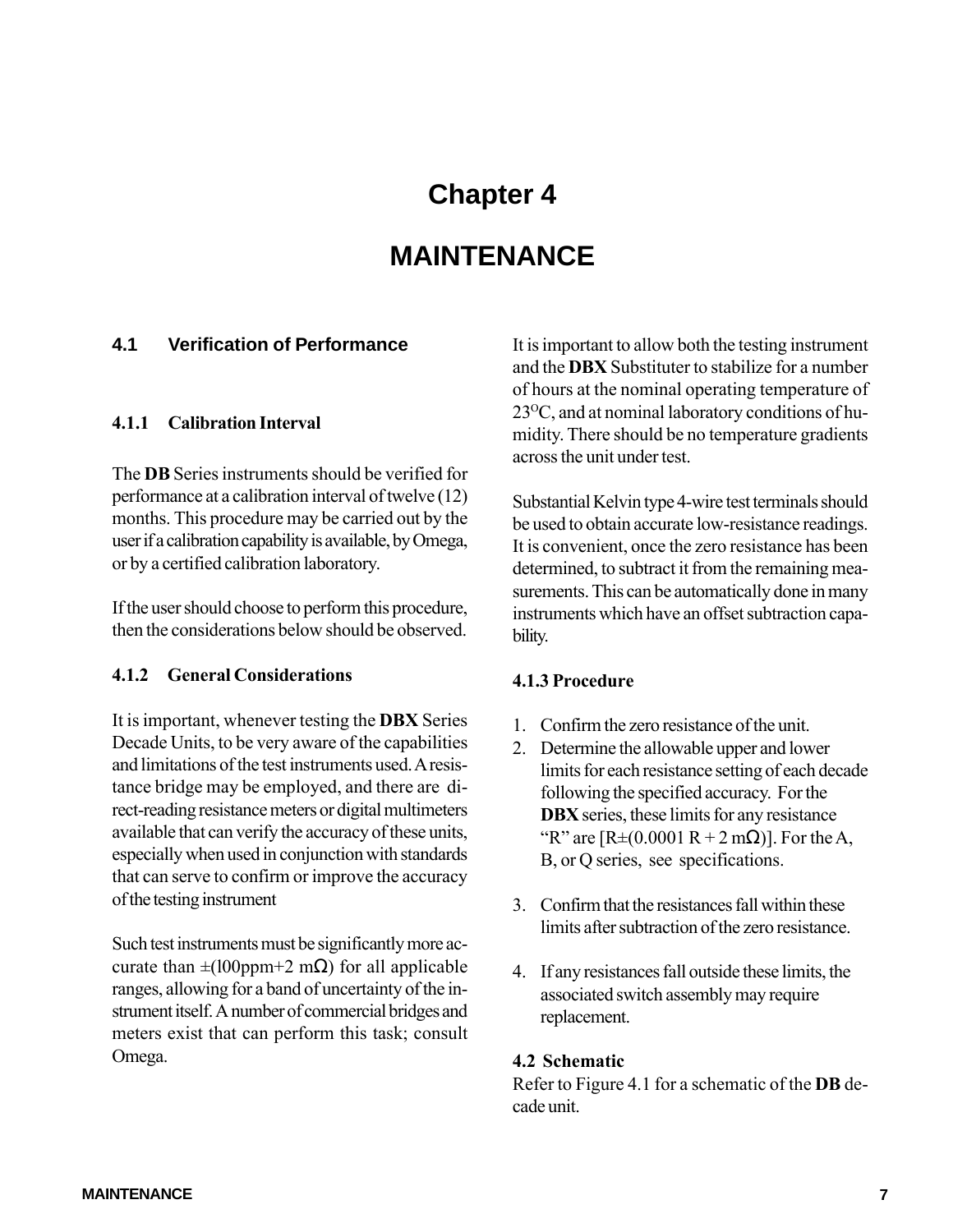

**Figure 4.1. DB Series Schematic Diagram**